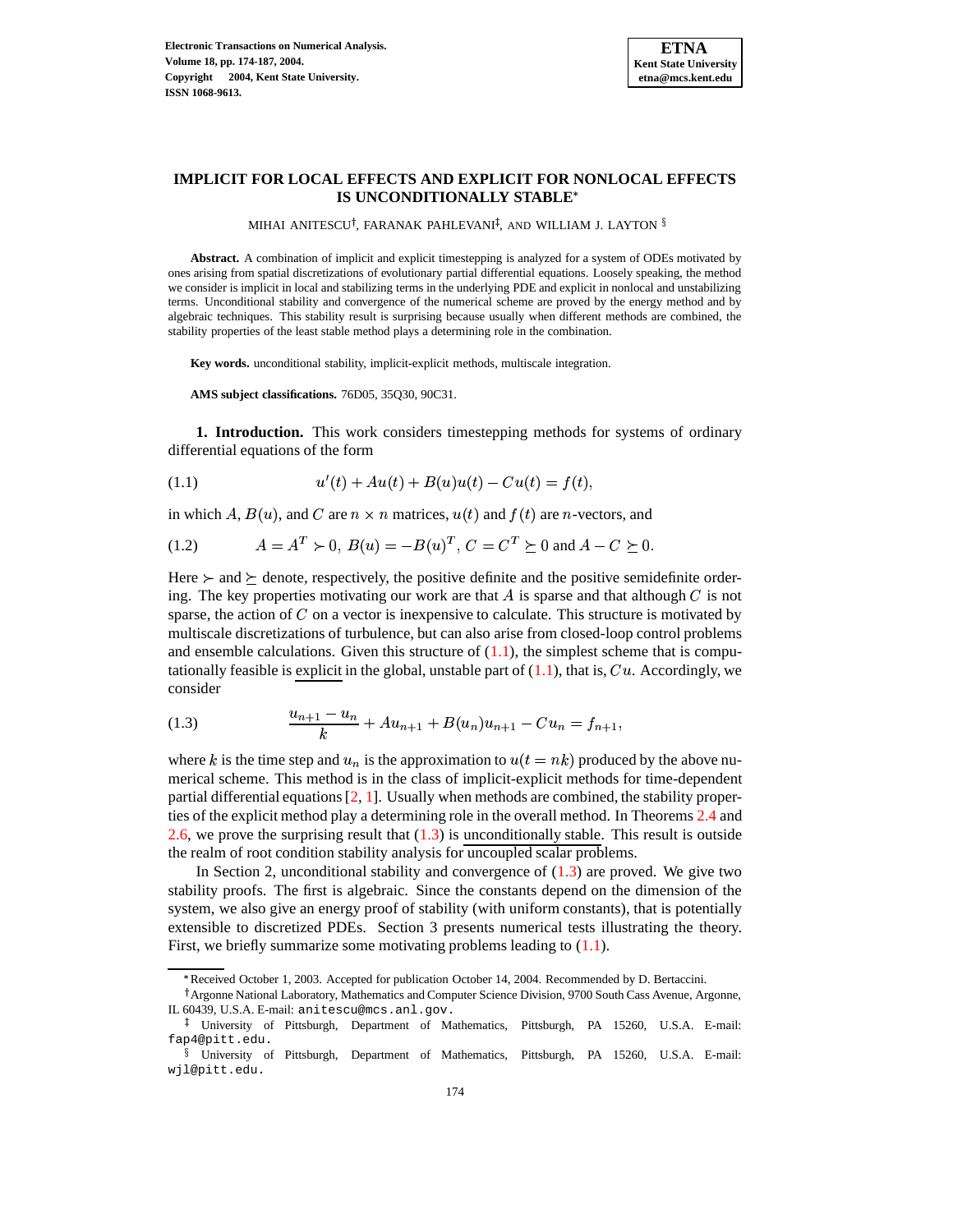| <b>ETNA</b>                  |
|------------------------------|
| <b>Kent State University</b> |
| etna@mcs.kent.edu            |

The basic model of the turbulent dispersion is that it is dissipative in the mean (see [\[12\]](#page-13-2), [\[16\]](#page-13-3), [\[9\]](#page-13-4)). A more accurate formulation is that its dissipative effects are focused on the smallest resolved scales (see [\[7\]](#page-13-5)). This physical idea has led to algorithms for numerical stabilization of transport-dominated phenomena based on eddy diffusivity acting only on the smallest resolved scales (e.g., [\[10\]](#page-13-6), [\[8\]](#page-13-7), [\[15\]](#page-13-8), [\[11\]](#page-13-9), [\[5\]](#page-13-10), [\[6\]](#page-13-11), [\[7\]](#page-13-5), [\[13\]](#page-13-12), [\[14\]](#page-13-13)). The natural realization of this idea forspatial discretizations of convection diffusion equationsis, diffusive stabilization on all scales and then antidiffusing on the large scales. This leads to the system of ODEs

<span id="page-1-0"></span>(1.4) - -  1 -  1 - -

where standard notation is used:  $\Delta^h$  is the discrete Laplacian,  $\epsilon_0(h)$  is the artificial viscosity parameters and  $P_H$  denotes a projection onto a coarser mesh( see Section 3 for details). The system  $(1.4)$  fits exactly the form  $(1.1)$ ,  $(1.2)$ , where C is provided as the matrix arising from  $\epsilon_0(h)$  term. We shall also test one algorithm as a perturbation of the method [\(1.4\)](#page-1-0), in which the projection is replaced by a nearest averaging  $\Delta^h \overline{u_{ij}}$ . In both cases, the projection or averaging operator accounts for the nonlocal character (i.e., the large bandwidth) of  $C$ . On the other hand, averaging and projection are both embarrassingly parallel operators, whose action on a given vector, is cheap to perform.

REMARK 1.1. *(1) A second main application is discretization of turbulent flow problems which, although nonlinear and constrained, have a similar structure to the above (simple) linear convection diffusion problem.*

*(2) A known method of stabilizing the timestepping and the associated linear system (but not the spatial discretization ) corresponds to [\(1.1\)](#page-0-0) without the averaging:*

$$
(1.5) \qquad \frac{u_{n+1} - u_n}{k} + b \cdot \nabla^h u_{n+1} - (\epsilon_0(h) + \epsilon) \Delta^h u_{n+1} + \epsilon_0(h) \Delta^h u_n = f_{n+1}.
$$

*Each time step requires the inversion of the matrix corresponding to the operator*  $-(\epsilon_0(h) +$  $\epsilon$ ) $\Delta^h$  +  $b$   $\cdot \nabla^h$  +  $k^{-1}$ *I*, which, for  $\epsilon_0$  suitably chosen, is an M-matrix. Our analysis applies *to this method as well.*

**2. Stability Analysis of the Numerical Scheme.** For our analysis, we assume that  $B(u)$ is in  $C^1(\mathbb{R}^n)$  and  $f(t)$  is in  $C^1([0,\infty])$ . For any  $T > 0$ , we denote by,

$$
F_T = \max_{t \in [0,T]} \|f(t)\|_2 \,.
$$

<span id="page-1-1"></span>LEMMA 2.1. *The system of ODEs [\(1.1\)](#page-0-0), under the condition [\(1.2\)](#page-0-2), with initial condition*  $u(0) = u_0$ , has a unique solution on  $[0, T]$ , for any  $T > 0$ .

**Proof** Since [\(1.1\)](#page-0-0) can be written as  $\dot{u} = \psi(t, u)$  with  $\psi$  being of class  $C^0$  in t and  $C^1$ in  $u$ , local existence and uniqueness follows from the classical theory of ODEs  $[4,$  Theorem V.8].

We now show that, the solution does not experience blow-up and can be extended everywhere. We multiply through  $(1.1)$  by  $(u(t)^T)$  and we use  $(1.2)$  to obtain that,

$$
u(t)^T u'(t) \le -u(t)^T (A - C)u(t) + u(t)^T f(t) \le u(t)^T f(t).
$$

Using Cauchy-Schwarz, we obtain that,

$$
\frac{d}{dt} \|u(t)\|_2^2 \le \|u(t)\|_2^2 + F_T^2.
$$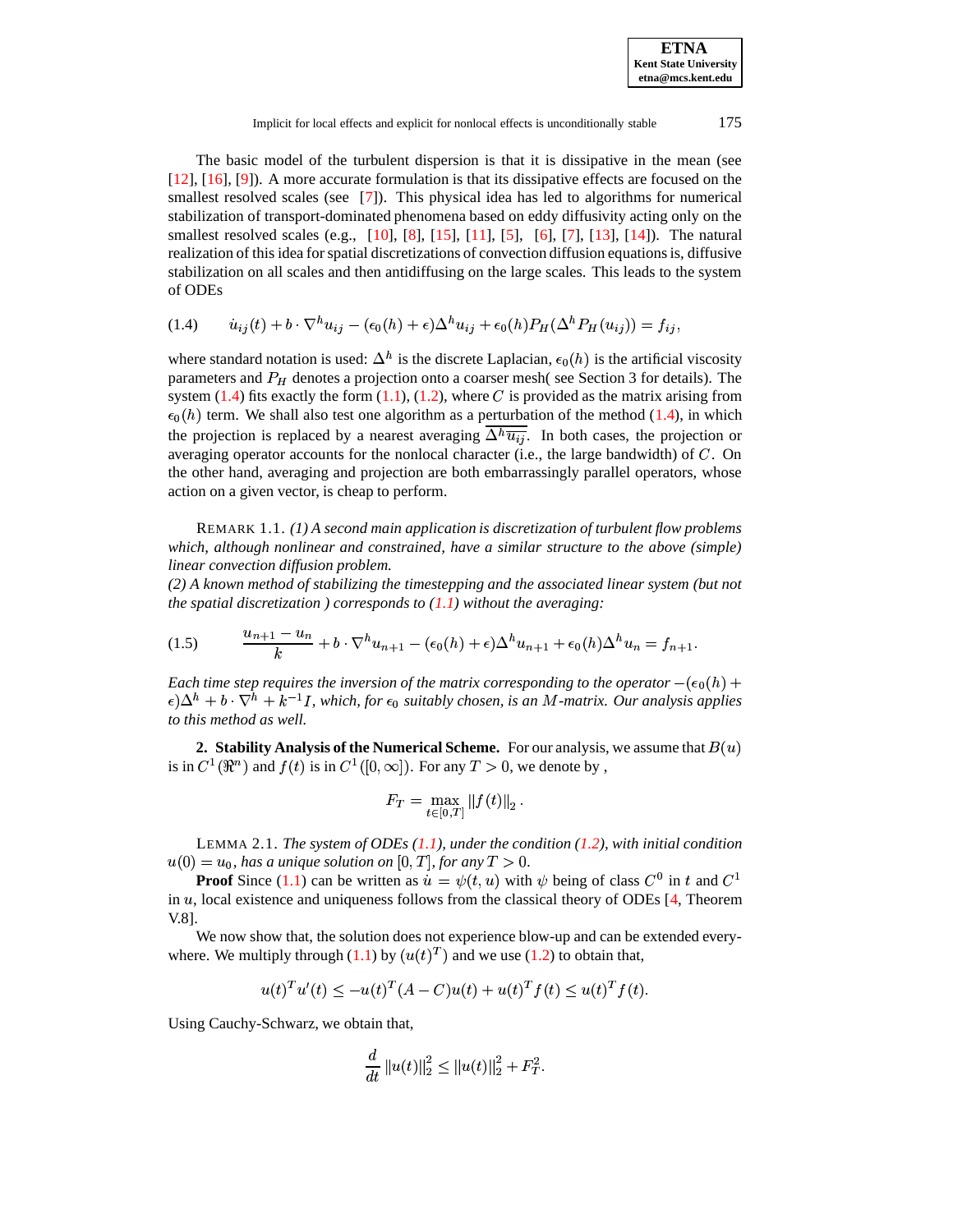In turn, this implies that,

$$
\left\|u(t)\right\|_2^2 \leq \left\|u(0)\right\|_2^2 e^t + F_T^2\left(e^t - 1\right)
$$

for any t, in an interval containing 0, where  $u(t)$  is defined. Since  $u(t)$  does not experience blow-up in finite time, it can be extended uniquely over all of  $[0, T]$ .  $\Box$ 

Note that, from [\(1.1\)](#page-0-0) and from our assumption that  $f(t)$  is of class  $C^1([0,\infty])$ , we get that  $u(t)$  is of class  $C^2([0,\infty])$ . The fact that  $u''(t)$  is continuous will be used in determining a bound for the truncation error.

Consider the system of ODEs  $(1.1)$ , under the condition  $(1.2)$  and discretized by  $(1.3)$ .

First, we note that each step of [\(1.3\)](#page-0-1) requires the inversion of  $I + kA + kB_n$ .

LEMMA 2.2. *Under* [\(1.2\)](#page-0-2), the  $n \times n$  matrix  $I + kA + kB_n$  has a positive definite *symmetric part and is, therefore, invertible.*

**Proof:** Let x be any nonzero vector in  $\mathbb{R}^n$ . Then,

<span id="page-2-1"></span>
$$
x^T(I + kA + kB_n)x = x^Tx + kx^T Ax + kx^T B_n x
$$
  
=  $||x||_2^2 + kx^T Ax > 0.$ 

Since A,  $B_n = B(u_n)$  and C do not commute, the stability of the numerical scheme cannot be analyzed by reduction to eigenvalues. Therefore, we formulate an energy norm that is not increased at each time step, that is,  $||u_{n+1}||_E \le ||u_n||_E$ .

DEFINITION 2.3. *The energy norm of [\(1.3\)](#page-0-1),*  $\|.\|_E$ , is given by

(2.1) 
$$
||u||_E^2 = u^T u + k u^T C u,
$$

for  $u \in \mathbb{R}^n$ , and its associated inner product is  $\langle u, v \rangle_{E} = (N_k v)^T (N_k u)$ , with  $N_k =$  $(I + kC)^{\frac{1}{2}}$ , for  $u, v \in \mathbb{R}^n$ .

It can be seen immediately that, the energy norm and the 2-norm satisfy the following inequality:

$$
\sqrt{1 + k\lambda_{min}(C)} ||u||_2 \le ||u||_E \le \sqrt{1 + k\lambda_{max}(C)} ||u||_2,
$$

where  $\lambda_{min}(C)$  and  $\lambda_{max}(C)$  are, respectively, the smallest and the largest eigenvalue of C. From this inequality and the positive semidefiniteness of  $C$ , we get that the induced matrix norms satisfy,

$$
||A||_E \le ||A||_2 \sqrt{1 + k \lambda_{max}(C)}.
$$

<span id="page-2-0"></span>THEOREM 2.4. Let  $u_n$  satisfy [\(1.3\)](#page-0-1) with  $f(.) \equiv 0$ , under the condition [\(1.2\)](#page-0-2) on the *coefficients. Then,*

$$
||u_{n+1}||_E \leq ||u_n||_E.
$$

**Proof:** Multiplying with  $u_{n+1}^T$  through the equation in [\(1.3\)](#page-0-1), we obtain

$$
u_{n+1}^T \frac{u_{n+1} - u_n}{k} + u_{n+1}^T A u_{n+1} + u_{n+1}^T B_n u_{n+1} = u_{n+1}^T C u_n
$$

Since  $B_n$  is skew symmetric,  $u_{n+1}^T B_n u_{n+1} = 0$ . Therefore

(2.2) 
$$
u_{n+1}^T \frac{u_{n+1} - u_n}{k} + u_{n+1}^T A u_{n+1} = u_{n+1}^T C u_n.
$$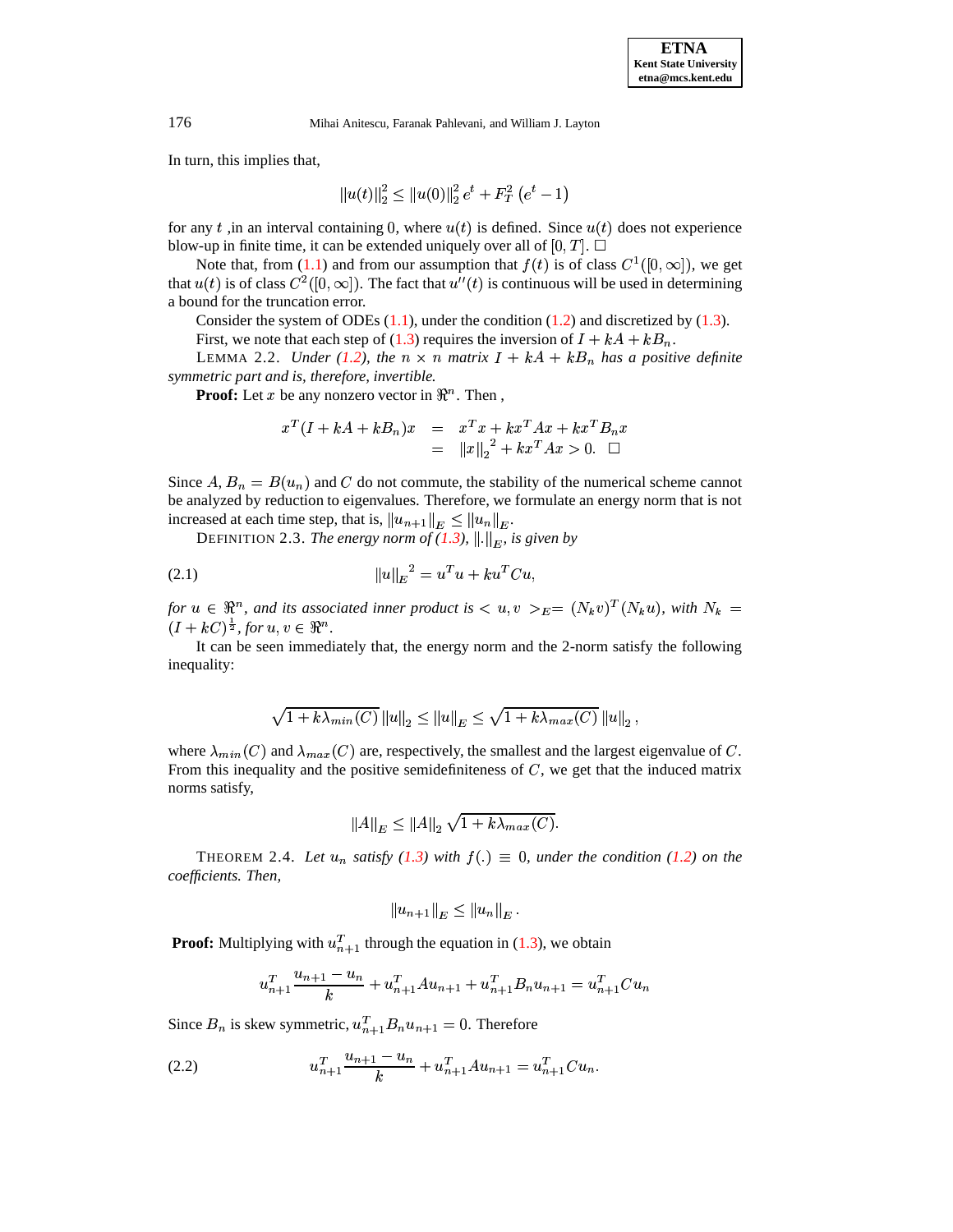This is equivalent to

<span id="page-3-0"></span>(2.3) 
$$
u_{n+1}^T u_{n+1} + k u_{n+1}^T A u_{n+1} = k u_{n+1}^T C u_n + u_{n+1}^T u_n.
$$

Since  $A \succeq C$ , we have that

$$
(2.4) \t u_{n+1}^T u_{n+1} + k u_{n+1}^T C u_{n+1} \leq u_{n+1}^T u_n + k u_{n+1}^T C u_n.
$$

Define  $w = (u_{n+1}, k^{1/2}C^{1/2}u_{n+1})^T$ ,  $v = (u_n, k^{1/2}C^{1/2}u_n)^T$ . Then [\(2.4\)](#page-3-0) can be written as  $w^T w \leq w^T v$ . Applying the Cauchy-Schwarz inequality, we get  $||w||_2 \leq ||v||_2$ . Hence,

$$
(2.5) \t u_{n+1}^T u_{n+1} + k u_{n+1}^T C u_{n+1} \leq u_n^T u_n + k u_n^T C u_n
$$

or

<span id="page-3-1"></span>
$$
||u_{n+1}||_E \le ||u_n||_E \Box
$$

The conclusion of the preceding theorem is that when  $(1.1)$  is homogeneous, that is,  $f \equiv 0$ , we obtain that  $\|u_n\|_E \leq \|u_0\|_E$ ,  $\forall n$ , independent of  $T$ . This means that our method is, indeed, unconditionally stable.

Consider [\(1.3\)](#page-0-1) with  $f \equiv 0$ , rewritten as

$$
(2.6) \t\t\t (I + kA + kB_n)u_{n+1} = (I + kC)u_n, B_n = B(u_n).
$$

Equation [\(2.6\)](#page-3-1) yields

$$
u_{n+1} = (I + kA + kB_n)^{-1}(I + kC)u_n,
$$

which, in turn, implies that

<span id="page-3-2"></span>
$$
(I + kC)^{\frac{1}{2}}u_{n+1} = (I + kC)^{\frac{1}{2}}(I + kA + kB_n)^{-1}(I + kC)^{\frac{1}{2}}(I + kC)^{\frac{1}{2}}u_n.
$$

Therefore, from the definition of  $\|\cdot\|_E$ , a sufficient condition to prove the unconditional stability result is, to prove that,

(2.7) 
$$
\left\| (I + kC)^{\frac{1}{2}} (I + kA + kB_n)^{-1} (I + kC)^{\frac{1}{2}} \right\|_2 \le 1, \ \forall n.
$$

<span id="page-3-3"></span>Using the assumption  $(1.2)$ , this can be done by using the following Lemma.

LEMMA 2.5. Let  $D_1 = D_1^T \succ 0$  and  $D_2 = D_2^T \succ 0$  be  $n \times n$  matrices such that  $D_1 - D_2 \succ 0$ . Let  $D_4 = D_2^{\frac{1}{2}}$ . If  $D_3$  is an  $n \times n$  skew-symmetric matrix, then

$$
(2.8) \t\t\t || D_4(D_1 + D_3)^{-1}D_4 ||_2 \le 1.
$$

**Proof:** Let  $F = D_4(D_1 + D_3)^{-1}D_4$ . It is straightforward that,<br> $F^{-1} = D_4^{-1}(D_1 + D_3)D_4^{-1}$ . For any nonzero vector x in  $\mathbb{R}^n$ ,

$$
\begin{aligned} x^T F^{-1} x &= x^T D_4^{-1} (D_1 + D_3) D_4^{-1} x \\ &= x^T D_4^{-1} D_1 D_4^{-1} x + x^T D_4^{-1} D_3 D_4^{-1} x \end{aligned}
$$

Using the fact that  $D_1 - D_2$  is nonnegative and that  $D_3$  is skew symmetric, we obtain

$$
x^T F^{-1} x \ge x^T D_4^{-1} D_2 D_4^{-1} x = x^T x, \qquad \text{for any } 0 \ne x \in \Re^n.
$$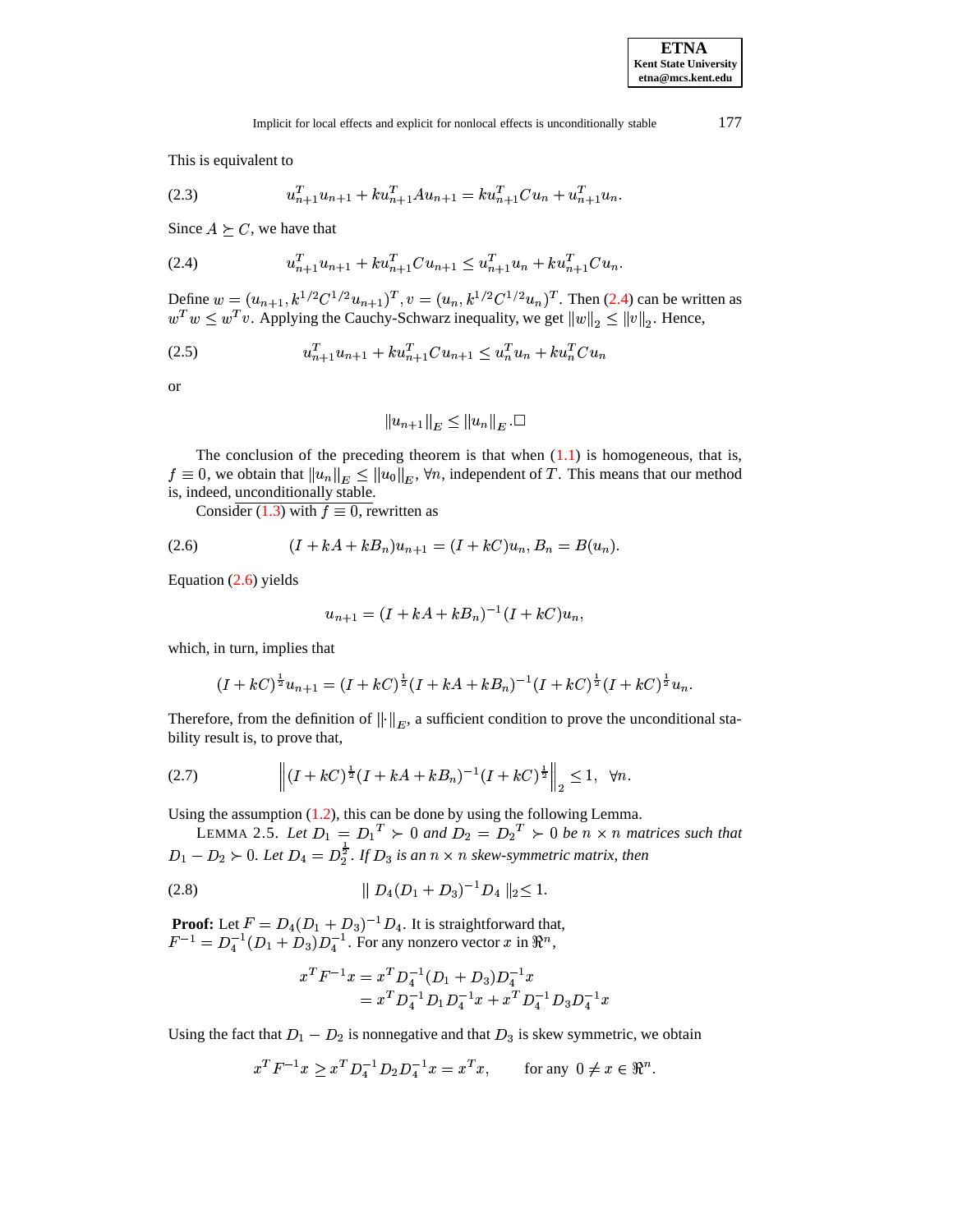This implies that,

$$
||x||_2^2 \le x^T F^{-1} x \le ||x||_2
$$
.  $||F^{-1}x||_2$ , for any  $0 \ne x \in \Re^n$ ,

<span id="page-4-1"></span>that is,

(2.9) 
$$
||x||_2 \le ||F^{-1}x||_2
$$
, for any  $0 \ne x \in \mathbb{R}^n$ .

Obviously [\(2.9\)](#page-4-1) is equivalent to

(2.10) 
$$
||Fy||_2 \le ||y||_2
$$
, for any  $0 \neq y \in \mathbb{R}^n$ .

Since the last equation holds for any nonzero vector y, then  $||F||_2 \leq 1$ .  $\Box$ 

As a consequence, the inequality [\(2.7\)](#page-3-2) follows for any  $k \geq 0$ , by setting  $D_1 = I + kA$ ,  $D_2 = I + kC$ ,  $D_3 = kB_n$ . Using equation [\(2.6\)](#page-3-1), this observation provides a new proof to Theorem [2.4.](#page-2-0)

The additional benefit of Lemma [2.5](#page-3-3) is that, we can use it to establish the stability of the inhomogeneous problem over an arbitrary but finite time interval  $[0, T]$ .

<span id="page-4-2"></span>Consider [\(1.3\)](#page-0-1) with  $f \neq 0$ . After some simple calculations, we get that,  $u_n$  satisfies

$$
(2.11) \t u_{n+1} = (I + kA + kB_n)^{-1}(I + kC)u_n + k(I + kA + kB_n)^{-1}f_{n+1}.
$$

<span id="page-4-0"></span>We denote the range of the step index n, by  $[0, N]$ , where  $kN = T$ . To simplify the notation, we do not explicitly indicate that  $N$  depends on  $k$  and  $T$ .

THEOREM 2.6. *Let [\(1.2\)](#page-0-2) hold. Then the solution of [\(2.11\)](#page-4-2) satisfies the following bound:*

$$
||u_{n+1}||_E \le ||u_0||_E + \frac{k}{1 + k\lambda_{min}(C)} \Sigma_{p=0}^n ||f_{p+1}||_E
$$
  
 
$$
\le ||u_0||_E + \frac{T}{(1 + k\lambda_{min}(C))} \max_{t \in [0,T]} ||f(t)||_E, \forall 0 \le n \le N - 1.
$$

**Proof:** Let  $N_k = (I + kC)^{\frac{1}{2}}$ ,  $M_k = (I + kA + kB_n)^{-1}$ . Then, from Lemma [2.5,](#page-3-3) with  $M_k = D_1 + D_3$  and  $N_k = D_4$ , it follows that,  $||N_k M_k N_k|| \leq 1$ . Consequently,

$$
||n_{n+1}||_E^2 = (N_k u_{n+1})^T (N_k u_{n+1}) = (N_k u_{n+1})^T (N_k M_k N_k) ((N_k u_n) + k(N_k^{-1} f_{n+1}))
$$
  
\n
$$
\leq ||u_{n+1}||_E ||N_k M_k N_k|| (||u_n||_E + k ||N_k^{-1} f_{n+1}||)
$$
  
\n
$$
\leq ||u_{n+1}||_E (||u_n||_E + k ||N_k^{-1} f_{n+1}||).
$$

Moreover, by considering that,

$$
\left\|N_k^{-1}f_{n+1}\right\| = \left\|N_k^{-2}N_kf_{n+1}\right\| \le \frac{1}{1 + k\lambda_{\min}(C)}\left\|f_{n+1}\right\|_E,
$$

this implies,

$$
||u_{n+1}||_E - ||u_n||_E \le \frac{k}{(1 + k\lambda_{min}(C))} ||f_{n+1}||_E, 0 \le n \le N - 1.
$$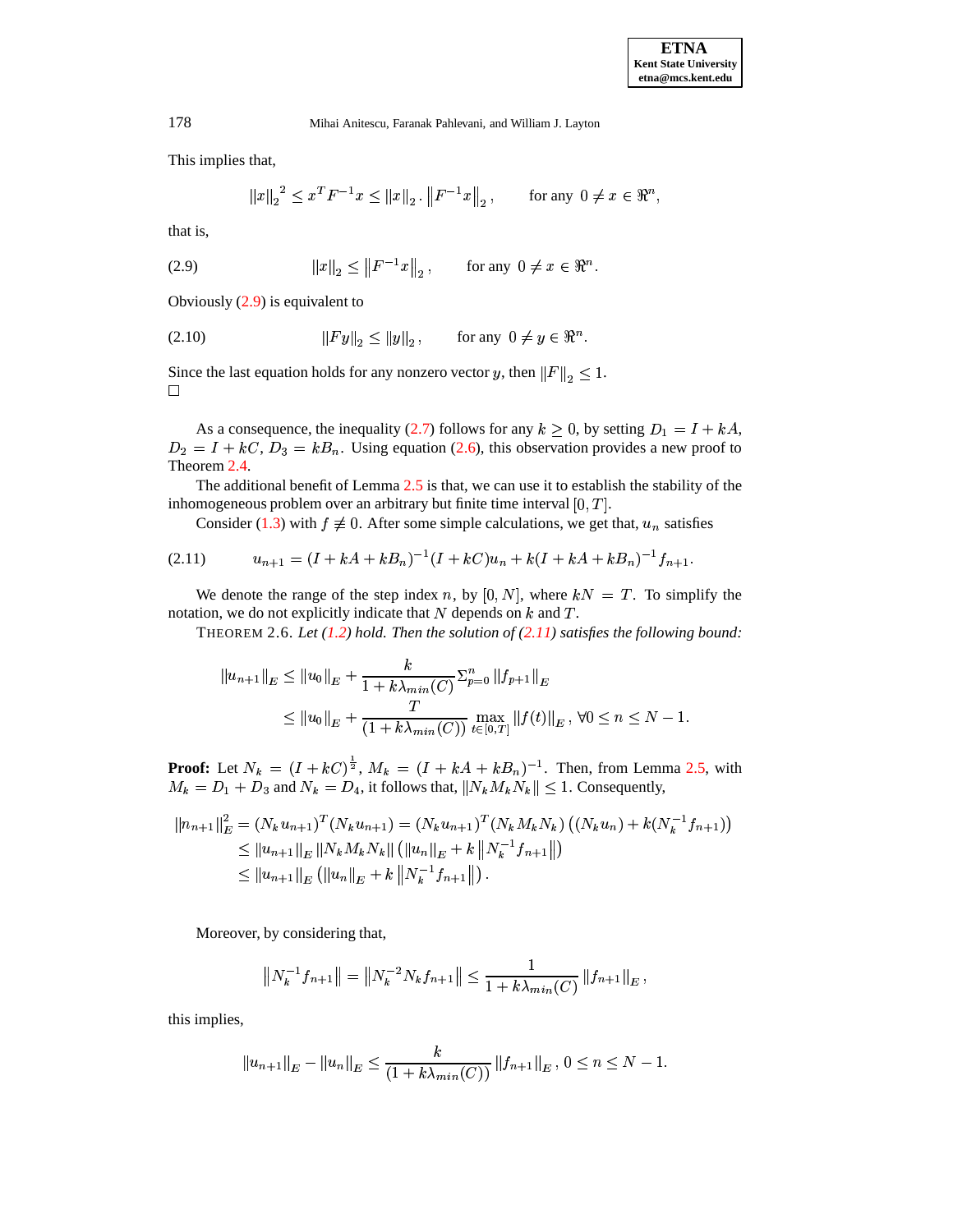Summing from  $0$  to  $n$  gives,

$$
||u_{n+1}||_E - ||u_0||_E \le \frac{k}{(1 + k\lambda_{min}(C))} \sum_{p=0}^n ||f_{p+1}||_E, \forall 0 \le n \le N-1,
$$

that is,

<span id="page-5-0"></span>
$$
||u_{n+1}||_E \le ||u_0||_E + \frac{k}{(1 + k\lambda_{min}(C))} \sum_{p=0}^n ||f_{p+1}||_E, \ 0 \le n \le N-1,
$$

which is the claimed first result. The second result follows immediately.  $\Box$ 

**3. Convergence analysis of the numerical scheme.** The local truncation error, of the method [\(1.3\)](#page-0-1), is clearly  $O(k)$ . In the error estimate (which follows) we need a precise statement of this fact, which we now derive. To simplify our notation, we use  $\hat{u}_n$  to denote  $u(t_n)$ , where  $u(\cdot)$  is the exact solution of [\(1.1\)](#page-0-0).

At key points of our proofs we will use the following statement

(3.1)  

$$
v: [a, b] \to \Re^n, v \in \mathcal{C}[a, b] \implies \exists \zeta \in (a, b) \text{ such that } \left\| \int_{[a, b]} v(t) dt \right\| \le (b - a) \|v(\zeta)\|.
$$

The statement follows for any  $a, b \in \Re$  and any vector norm ||·||, by using the triangle inequality, the continuity of  $v(\cdot)$  and the intermediate value theorem.

According to the definition of local truncation error [\[3\]](#page-13-15),

$$
\tau_{n+1} = \frac{\hat{u}_{n+1} - \hat{u}_n}{k} + A\hat{u}_{n+1} + B(\hat{u}_n)\hat{u}_{n+1} - C\hat{u}_n
$$
\n
$$
(3.2) \qquad -[\hat{u}'_{n+1} + A\hat{u}_{n+1} + B(\hat{u}_{n+1})\hat{u}_{n+1} - C\hat{u}_{n+1}]
$$
\n
$$
= \frac{\hat{u}_{n+1} - \hat{u}_n}{k} - \hat{u}'_{n+1} - (B(\hat{u}_{n+1}) - B(\hat{u}_n))\hat{u}_{n+1} + C(\hat{u}_{n+1} - \hat{u}_n).
$$

Using the second-order integral form of the Taylor expansion around  $t_{n+1}$ , we obtain,

$$
\hat{u}_{n+1} - \hat{u}_n - k\hat{u}'_{n+1} = -\int_{t_{n+1}}^{t_n} u''(t)(t - t_{n+1})dt,
$$

which can be rewritten as,

$$
\frac{\hat{u}_{n+1} - \hat{u}_n}{k} - \hat{u}'_{n+1} = -\frac{1}{k} \int_{t_{n+1}}^{t_n} u''(t)(t - t_{n+1}) dt = -\frac{1}{k} \int_{t_n}^{t_{n+1}} u''(t)(t_{n+1} - t) dt.
$$

Using the first-order integral form of the Taylor expansion around  $t_n$ , we obtain

$$
(B(\hat{u}_{n+1}) - B(\hat{u}_n)) \hat{u}_{n+1} - C(\hat{u}_{n+1} - \hat{u}_n) = \int_{t_n}^{t_{n+1}} \left( \frac{d}{dt} B(u(t)) \hat{u}_{n+1} - Cu'(t) \right) dt.
$$

Using the expression we have derived for the local truncation error  $\tau_{n+1}$ , and the preceding equations derived from Taylor's theorem, we obtain that

$$
\tau_{n+1} = -\frac{1}{k} \int_{t_n}^{t_{n+1}} u''(t)(t_{n+1} - t)dt - \int_{t_n}^{t_{n+1}} \left(\frac{d}{dt}B(u(t))\hat{u}_{n+1} - Cu'(t)\right)dt
$$
  
= 
$$
\int_{t_n}^{t_{n+1}} \left(-\frac{t_{n+1} - t}{k}u''(t) - \frac{d}{dt}B(u(t))\hat{u}_{n+1} + Cu'(t)\right)dt.
$$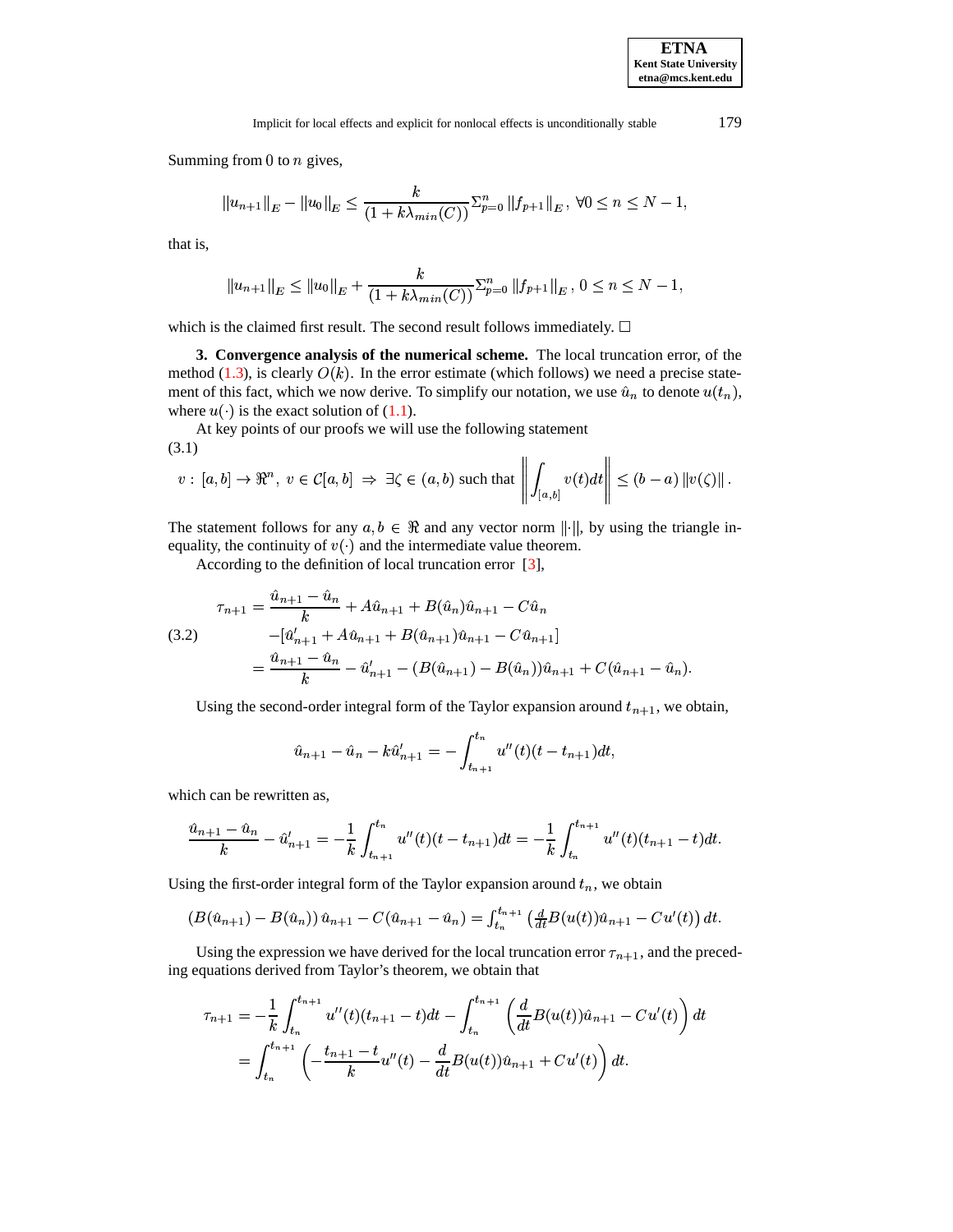Using [\(3.1\)](#page-5-0), we obtain that there exists  $\xi_n \in (t_n, t_{n+1})$  such that,

$$
(3.3) \qquad \|\tau_{n+1}\|_2 \le \left\| -u''(\xi_n)(t_{n+1}-\xi_n) - k \frac{d}{dt} B(u(t)) \right\|_{t=\xi_n} \hat{u}_{n+1} + k C u'(\xi_n) \right\|_2.
$$

Hence, using the fact that  $0 \leq (t_{n+1} - \xi_n) \leq k$ , we obtain that,

<span id="page-6-0"></span>
$$
\begin{array}{rcl}\n\|\tau_{n+1}\|_2 & \leq & k \max_{t_n \leq s \leq t_{n+1}} \left( \quad \|u''(s)\|_2 \right. \\
& & \qquad + & \left\| \frac{d}{dt} B(u(t)) \right|_{t=s} \left\| \frac{1}{2} \max_{t_n \leq \theta \leq t_{n+1}} \|u(\theta)\|_2 + \|Cu'(s)\|_2 \right). \n\end{array}
$$

This proves the following lemma.

LEMMA 3.1. Let  $n \geq 0$ . The method

<span id="page-6-4"></span><span id="page-6-3"></span>the contract of the contract of the contract of the contract of the contract of

(3.4) 
$$
\frac{u_{n+1} - u_n}{k} + Au_{n+1} + B_n u_{n+1} - C u_n = f_{n+1},
$$

where  $A = A^T \succ 0$  and  $C = C^T \succeq 0$  are  $n \times n$  symmetric matrices,  $B_n$  an  $n \times n$  skewsymmetric matrix, and  $f_{n+1} = f((n+1)k)$ , is consistent. That is, the local truncation error *is*  $O(k)$ .

We now bound the total error. We consider first the energy norm of truncation error. LEMMA 3.2. Let  $\tau_{n+1}$  be the local truncation error of method [\(3.4\)](#page-6-0). Then

$$
(3.5) \|\tau_{n+1}\|_{E} \leq k \max_{0 \leq t \leq T} \left( \|u''(t)\|_{E} + \|Cu'(t)\|_{E} + \left\| \frac{d}{dt} B(u(t)) \right\|_{E} \max_{0 \leq s \leq T} \|u(s)\|_{E} \right).
$$

**Proof:** By definition of the energy norm and using the expression we have obtained for  $\tau_{n+1}$ from Taylor's Theorem, for which we apply  $(3.1)$ , we get

$$
\|\tau_{n+1}\|_{E} \le \left\|-u''(\xi_n)(t_{n+1}-\xi_n)-k\left.\frac{d}{dt}B(u(t))\right|_{t=\xi_n}\hat{u}_{n+1}+kCu'(\xi_n)\right\|_{E}
$$

for some  $\xi_n \in (t_n, t_{n+1})$ . The conclusion follows after applying the inequality  $0 \leq t_{n+1} - \xi_n \leq k$ , the triangle inequality, and the properties of the max function. Note that  $\left\|\frac{d}{dt}B(u(t))\right\|_E$  is the induced  $\left\|\cdot\right\|_E$  of the corresponding matrix.  $\Box$ 

We now give a convergence result for the solution of  $(1.3)$ . First, we need to compute a certain estimate. We have, after using the chain rule when we compute  $\frac{d}{d\theta}$ , that

<span id="page-6-1"></span>
$$
[B(\hat{u}_n) - B(u_n)] \hat{u}_{n+1} = \int_0^1 \frac{d}{d\theta} [B(\hat{u}_n\theta + u_n(1-\theta))] \hat{u}_{n+1} d\theta = W_n e_n
$$

where  $e_n = \hat{u}_n - u_n$  and

(3.6) 
$$
W_n = \int_0^1 d\theta \left( \nabla_u \left[ B(u)\hat{u}_{n+1} \right] \big|_{u = \hat{u}_n \theta + (1-\theta)u_n} \right).
$$

<span id="page-6-2"></span>LEMMA 3.3. Let  $u(.)$  be the solution of  $(1.1)$  and  $u_n$  be the approximation to  $u(nk)$ , *obtained from the numerical scheme* [\(1.3\)](#page-0-1). Then there exists  $\Gamma$  such that,  $\forall t \in [0, T]$  we have *that ,*

$$
||W_n||_2 \leq \Gamma, \text{ and } ||W_n||_E \leq \Gamma_E = \Gamma \sqrt{1 + k \lambda_{max}(C)}, \ \forall 0 \leq n \leq N.
$$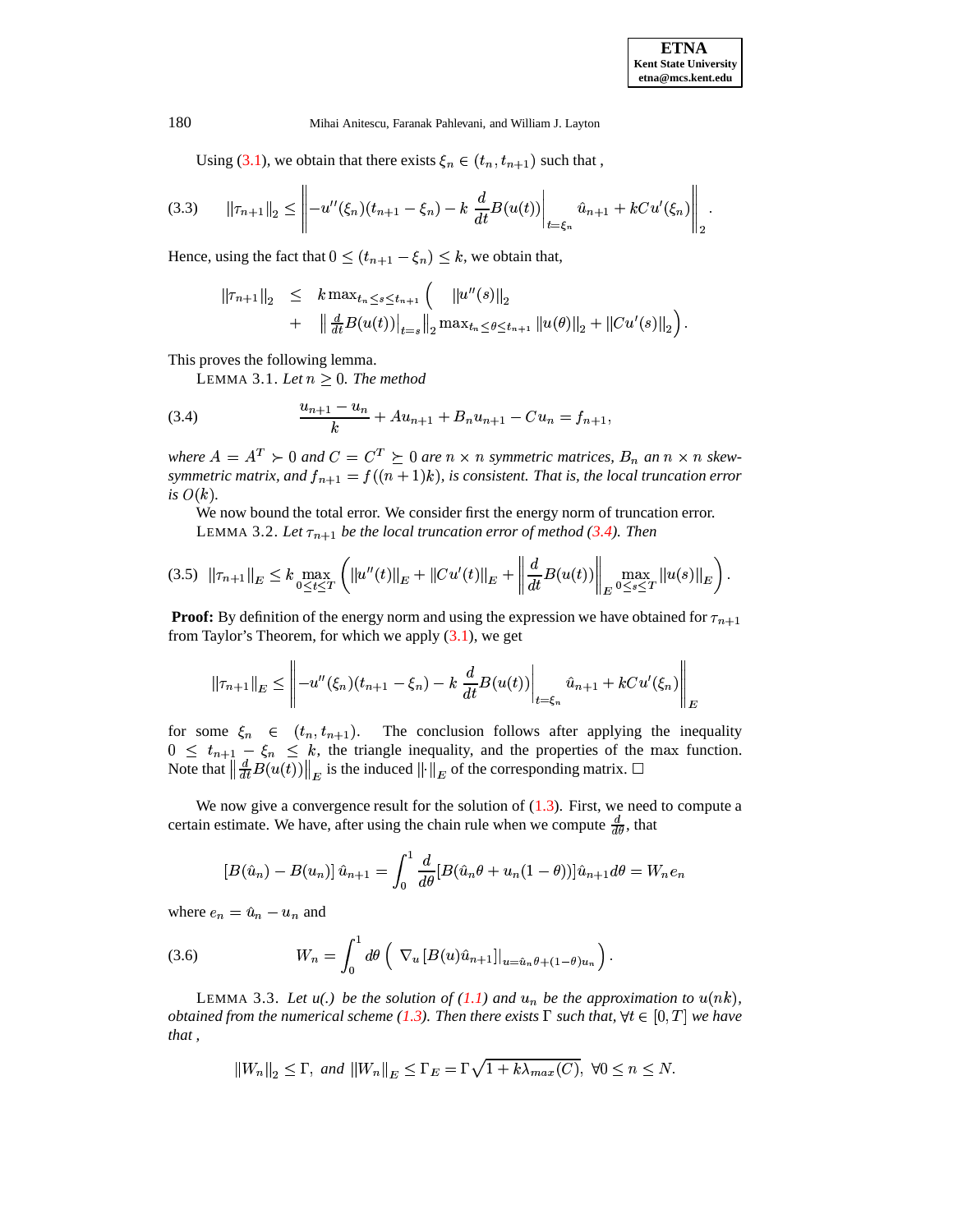**ETNA Kent State University etna@mcs.kent.edu**

Implicit for local effects and explicit for nonlocal effects is unconditionally stable 181

Proof: From Theorem [2.6,](#page-4-0) we have that,

$$
||u_n||_2 \leq ||u_n||_E \leq ||u_0||_E + T \max_{t \in [0,T]} ||f(t)||_E
$$
  
 
$$
\leq \sqrt{1 + k \lambda_{max}(C)} (||u_0||_2 + T \max_{t \in [0,T]} ||f(t)||_2), \ \forall 0 \leq n \leq N.
$$

We define

$$
\Lambda_E = \sqrt{1 + T\lambda_{max}(C)} \left( ||u_0||_2 + T \max_{t \in [0,T]} ||f(t)||_2 \right).
$$

From Lemma [2.1](#page-1-1) we have that  $u(t)$  is continuous and bounded on  $[0, T]$ , and we define  $\mathcal{L}_u = \max_{t \in [0,T]} \|u(t)\|_2$ . Since  $B(\cdot)$  is of class  $C^1$ , we can define

$$
\Gamma = \max_{\theta \in [0,1], \|u_1\|_2 \leq \Lambda_E, \|u_2\|_2 \leq \Lambda_u, \|v_2\|_2 \leq \Lambda_u} \| (\nabla_u [B(\theta v_2 + (1-\theta) u_1) u_2]) \|_2.
$$

Using the triangle inequality in  $||W_n||_2$  following the definition [\(3.6\)](#page-6-1) of  $W_n$  we immediately obtain that

$$
||W_n||_2 \le \Gamma, \ \forall 0 \le n \le N.
$$

The second part of the conclusion follows from the inequality between  $\left\| \cdot \right\|_E$  and  $\left\Vert \cdot\right\Vert _{E}$  and  $\left\Vert \cdot\right\Vert _{2}$ .  $\square$ 

THEOREM 3.4. *Consider solving the inhomogeneous problem on the interval [0,T]*

$$
u' + Au + B(u)u - Cu = f
$$

*using method [\(1.3\)](#page-0-1), i.e.,*

$$
\frac{u_{n+1} - u_n}{k} + Au_{n+1} + B_n u_{n+1} - Cu_n = f_{n+1},
$$

where  $B_n = B(u_n)$  and  $f_{n+1} = f((n+1)k)$ . Let  $e_n = u(t_n) - u_n$  denote the global error. Assume that  $e_0 = 0$ . Then the method is convergent and

$$
||e_{n+1}||_E \le \frac{\left(1 + \frac{k\Gamma_E}{1 + k\lambda_{min}(C)}\right)^{n+1} - 1}{\frac{k\Gamma_E}{1 + k\lambda_{min}(C)}} \frac{k^2 U}{1 + k\lambda_{min}(C)}
$$
  

$$
\le \frac{e^{\frac{T\Gamma_E}{1 + k\lambda_{min}(C)}} - 1}{\frac{k\Gamma_E}{1 + k\lambda_{min}(C)}} \frac{k^2 U}{1 + k\lambda_{min}(C)}, \ \forall 0 \le n \le N - 1,
$$

when  $\Gamma_E \neq 0$ , and

$$
e_{n+1} \|_{E} \le (n+1) \frac{k^2 U}{1 + k \lambda_{min}(C)} \le T \frac{kU}{1 + k \lambda_{min}(C)}, \forall 0 \le n \le N - 1,
$$

*when*  $\Gamma_E = 0$ *, where* 

$$
U = \max_{0 \leq t \leq T} \left( \|u''(t)\|_E + \|Cu'(t)\|_E + \left\| \frac{d}{dt} B(u(t)) \right\|_E \max_{0 \leq s \leq T} \|u(s)\|_E \right).
$$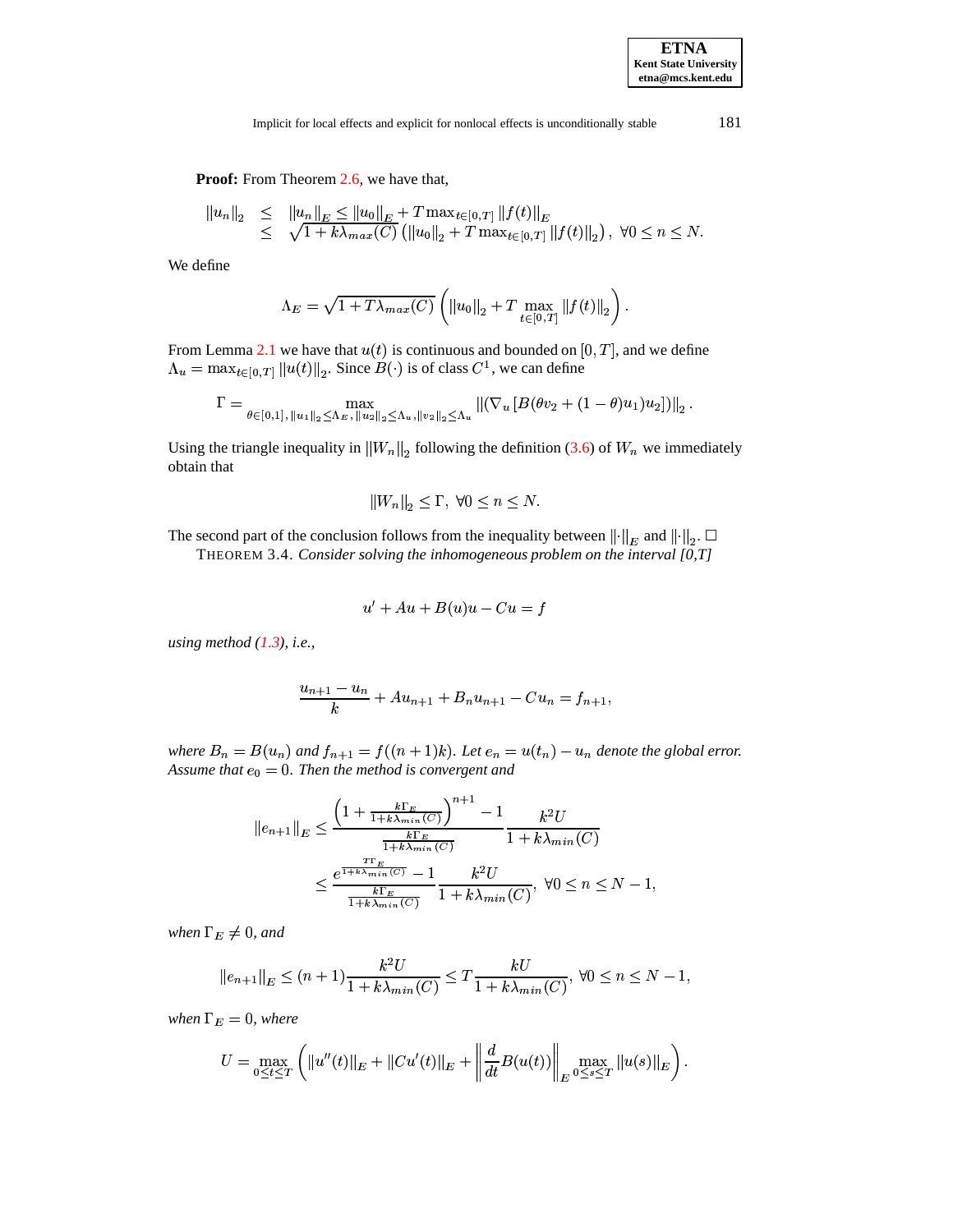**Proof:** Following the definition of the truncation error  $\tau_{n+1}$  and using the equation [\(3.6\)](#page-6-1), we obtain that the error,  $e_n = u(t_n) - u_n$ , satisfies,

$$
\frac{e_{n+1} - e_n}{k} + Ae_{n+1} + B_n e_{n+1} - Ce_n = \tau_{n+1} - W_n e_n.
$$

After algebraic calculations, we find that,

$$
e_{n+1} = (I + kA + kB_n)^{-1}(I + kC)e_n + k(I + kA + kB_n)^{-1}(\tau_{n+1} - W_n e_n).
$$

We use the energy inner product to obtain,

$$
\begin{aligned}\n&\lt; e_{n+1}, e_{n+1} >_{E} = \\
&\lt; (I + kA + kB_n)^{-1}(I + kC)e_n + k(I + kA + kB_n)^{-1}(\tau_{n+1} - W_n e_n), e_{n+1} >_{E}.\n\end{aligned}
$$

Applying the definition of energy norm [\(2.1\)](#page-2-1) and the substitutions  $M_k = (I + kA +$  $kB_n)^{-1}(I + kC)$ , and  $N_k = (I + kC)^{\frac{1}{2}}$ , we find that,

$$
(N_k e_{n+1})^T (N_k e_{n+1}) =
$$
  
\n
$$
(N_k e_{n+1})^T N_k M_k e_n + k (N_k e_{n+1})^T N_k (I + kA + kB_n)^{-1} (\tau_{n+1} - W_n e_n).
$$

Using the Cauchy-Schwarz inequality, we obtain that,

$$
\begin{aligned} \|N_{k}e_{n+1}\|_{2}^{2} &\leq \|N_{k}e_{n+1}\|_{2} \cdot \|N_{k}M_{k}N_{k}^{-1}\|_{2} \cdot \|N_{k}e_{n}\|_{2} \\ &+ k\left\|N_{k}e_{n+1}\right\|_{2} \cdot \left\|N_{k}M_{k}N_{k}^{-1}\right\|_{2} \cdot \left\|N_{k}^{-1}\left(\tau_{n+1}-W_{n}e_{n}\right)\right\|_{2} .\end{aligned}
$$

Thus

$$
||N_{k}e_{n+1}||_{2} \leq ||N_{k}M_{k}N_{k}^{-1}||_{2} \cdot ||N_{k}e_{n}||_{2} + k ||N_{k}M_{k}N_{k}^{-1}||_{2} \cdot ||N_{k}^{-1}(\tau_{n+1} - W_{n}e_{n})||_{2}.
$$

Using Lemma [2.5](#page-3-3) with  $D_2 = N_k^2$  and  $D_1 + D_3 = M_k N_k^{-2}$ , we obtain that  $\left\| N_k M_k N_k^{-1} \right\|_2 \leq 1$ . Hence

$$
||e_{n+1}||_E \leq ||e_n||_E + k ||N_k^{-2}||_2 ||(\tau_{n+1} - W_n e_n)||_E.
$$

Equivalently, we obtain that,

$$
|e_{n+1}||_E \le ||e_n||_E + k ||(I + kC)^{-1}||_2 (||\tau_{n+1}||_E + ||W_n||_E ||e_n||_E).
$$

Notice that,  $(I + kC)^{-1}$  is a symmetric positive definite matrix and

$$
||(I + kC)^{-1}||_2 = \frac{1}{1 + k\lambda_{min}(C)}.
$$

<span id="page-8-0"></span>On the other hand, by Lemma [3.3,](#page-6-2) there is a constant  $\Gamma_E$  , such that  $\|W_n\|_E \leq \Gamma_E$ . Therefore,

$$
(3.7) \qquad ||e_{n+1}||_E \le \left(1 + \frac{k\Gamma_E}{1 + k\lambda_{min}(C)}\right) ||e_n||_E + \frac{k}{1 + k\lambda_{min}(C)} ||\tau_{n+1}||_E.
$$

This is a recursion formula of the following form:

$$
r_{n+1} \le ar_n + b\theta_n,
$$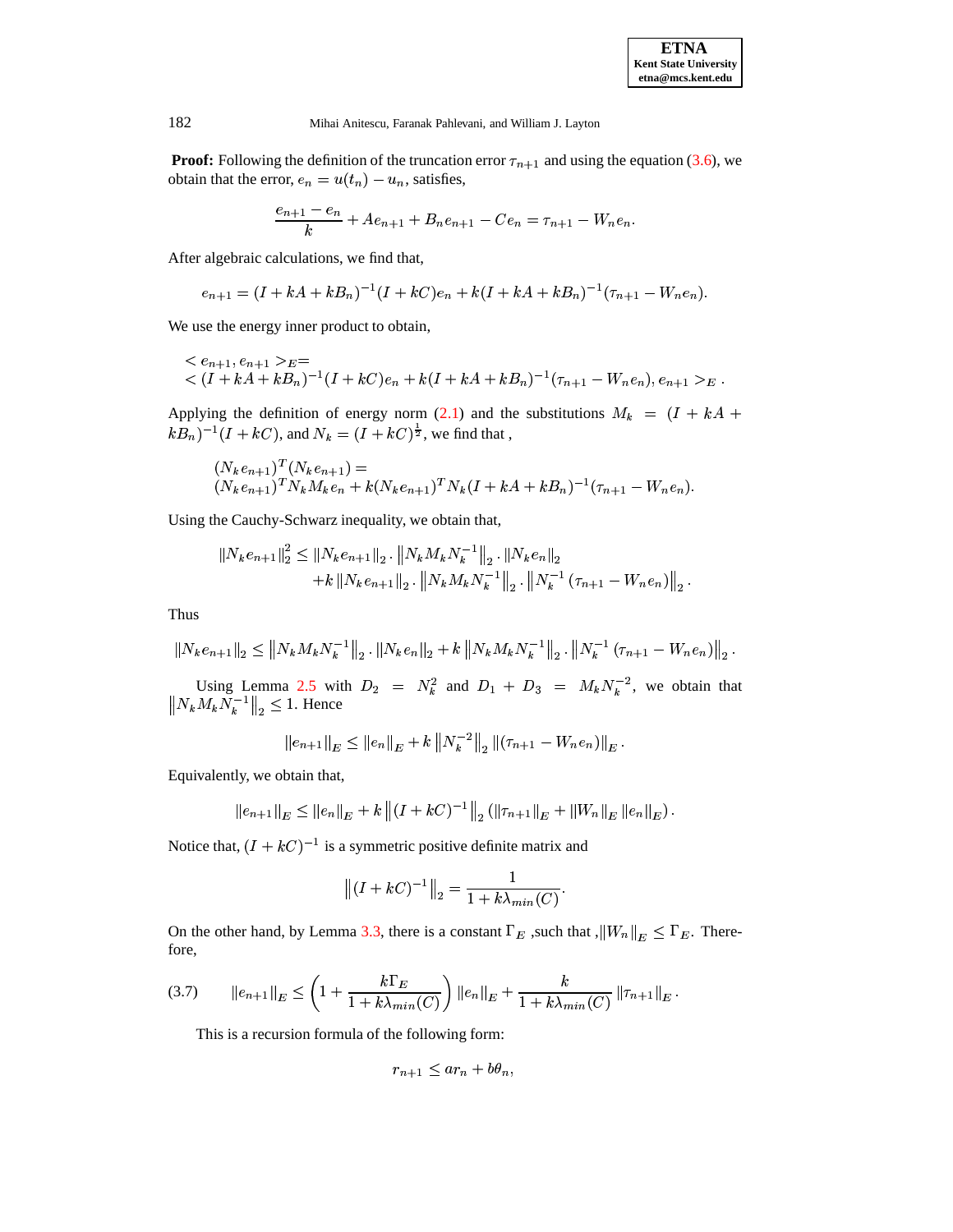which, when  $a \neq 0$  has an upper bound of the type

$$
r_{n+1} \le a^{n+1} r_0 + \frac{a^{n+1} - 1}{a} b \max_n ||\theta_n||_E.
$$

Using this fact, we obtain that, when  $\Gamma_E \neq 0$ , the following bound for the error holds, whenever  $0 \le n \le N - 1$ .

$$
||e_{n+1}||_E \le \left(1 + \frac{k\Gamma_E}{1 + k\lambda_{min}(C)}\right)^{n+1} ||e_0||_E
$$
  
+ 
$$
\frac{\left(1 + \frac{k\Gamma_E}{1 + k\lambda_{min}(C)}\right)^{n+1} - 1}{\frac{k\Gamma_E}{1 + k\lambda_{min}(C)}} \cdot \frac{k}{1 + k\lambda_{min}(C)} \max_{n} ||\tau_{n+1}||_E
$$

Replacing  $\|\tau_{n+1}\|_E$  by its bound [\(3.5\)](#page-6-3) obtained in Lemma [3.2,](#page-6-4) and considering that  $\mathbf{v}_0 = 0$ , we have, when  $\Gamma_E \neq 0$  and  $0 \leq n \leq N - 1$ , that

$$
||e_{n+1}||_E \le \frac{\left(1 + \frac{k\Gamma_E}{1 + k\lambda_{min}(C)}\right)^{n+1} - 1}{\frac{k\Gamma_E}{1 + k\lambda_{min}(C)}} \cdot \frac{k^2 U}{1 + k\lambda_{min}(C)}
$$

with  $U = \max_{0 \le t \le T} (||u''(t)||_E)$  $\left\|u^{\prime\prime}(t)\right\|_{E}+\left\|Cu^{\prime}(t)\right\|_{E}+\left\|\frac{d}{dt}B(u(t))\right\|_{E}\max_{0\leq s\leq T}\left\|u(s)\right\|_{E}\big).$ 

The second inequality for  $\Gamma \neq 0$  follows from the inequality  $(1+x)^n \leq e^{x n}$ , for  $x >$  $x_n$ , for  $x > 0$ and  $n$  positive integer.

When  $\Gamma_E = 0$ , we immediately get from [\(3.7\)](#page-8-0) and from Lemma [3.2](#page-6-4) that,

$$
||e_{n+1}||_E \le (n+1) \frac{k^2 U}{1 + k \lambda_{min}(C)}, \ \forall 0 \le n \le N-1,
$$

which, together with  $kN = T$  prove the inequalities for  $\Gamma_E = 0$ .

The convergence follows from the fact that,  $\left\| \cdot \right\|_E$  converges to  $\left\| \cdot \right\|_2$  as  $k \to 0$ , which implies that,  $||e_n||_2 \to 0$  as  $k \to 0$ .  $\Box$ 

The case  $\Gamma_E = 0$  occurs, for example, when  $B(u)$  is constant (which we simulate numerically in the next section). For that case, the error increases only linearly with the size of the interval, assuming that the derivatives, up to order 2 of the solution  $u(t)$  are uniformly bounded.

<span id="page-9-0"></span>**4. Numerical Results.** Let  $\Omega = [0, 1] \times [0, 1]$ . For the equation

(4.1) 
$$
u_t + b \cdot \nabla u - \epsilon \Delta u = f, \text{ over } \Omega,
$$

$$
u = \phi(x) \text{ on } \delta \Omega,
$$

$$
u(x, 0) = u_0(x) \text{ in } \Omega,
$$

we use the method described in this work, with uniform mesh and central differences. A choice must be made for the antidiffusion operator: averaging or projection. We have selected averaging. Since it is just outside the theory, we will thereby test the robustness of the algorithm. Antidiffusion is completed by averaging, where  $\bar{u}(p)$ :=weighted average of nearest neighbors. This corresponds to filtering with  $\delta = 2h$ . The method becomes in our case,

$$
\dot{u}_{ij}(t) + b \cdot \nabla^h u_{ij} - (\epsilon + \epsilon_0) \Delta^h u_{ij} + \epsilon_0 \overline{\Delta \overline{u_{ij}}}^q = f_{ij},
$$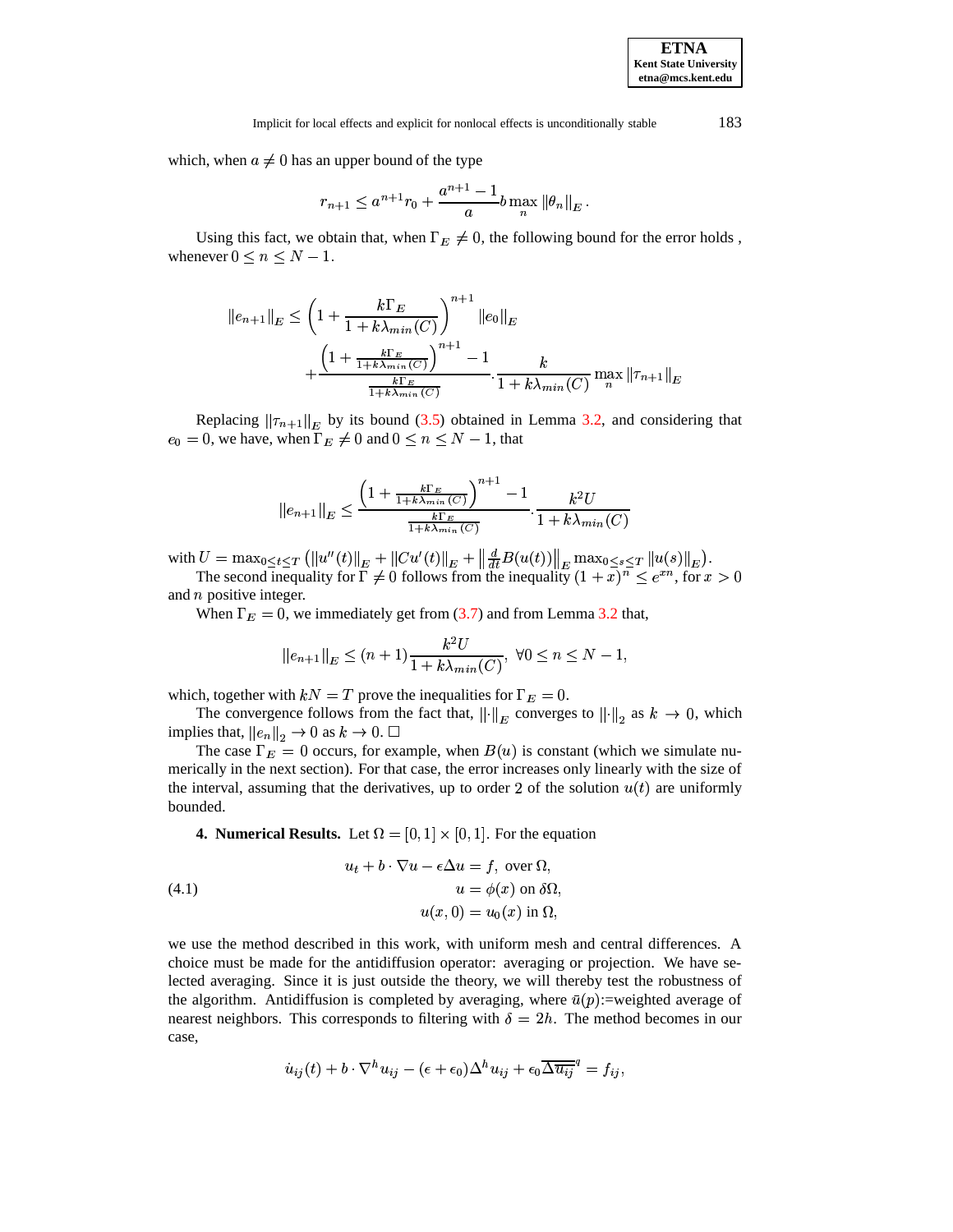

<span id="page-10-0"></span>FIG. 4.1. *Spatial stability of the steady-state solution for various choices of the artificial viscosity parameter*  $\epsilon_0$ *.* 

where q denotes how many times the average operation is taken and  $i, j$  are the indices of interior nodes. In our experiments, we chose  $q = 2$  and  $\epsilon = 10^{-4}$ . We take  $b = (\cos(\theta), \sin(\theta)),$ where  $\theta = 17^{\circ}$ .

For the boundary and initial conditions, we take the line at angle  $\theta$  through the center of the domain. On the north side of the line we take  $\phi = 1$  on the boundary; on the south side we take  $\phi = 0$  on the boundary. We take  $f = 0$  and 0 as initial conditions. Note that ,this does not mean that the resulting ODE is homogeneous, since the boundary conditions will alter the right hand side of the ODE at inner points near the boundary of the domain.

We performed the following experiments, all on a  $32 \times 32$  mesh.

1. We ran the simulation for  $1,000$  steps with a time step of 10, with the artificial viscosity parameter  $\epsilon_0$  having successively the values  $10^{-1}$ ,  $5 \times 10^{-3}$ ,  $10^{-3}$ ,  $10^{-4}$ . We have presented no analysis for the spatial dependence of the solution with respect to  $\epsilon_0$ , but we have included this experiment for validation, since our choice of parameters should result roughly in the steady-state approximation for this mesh, which has been studied before in the literature.

The results are depicted in Figure [4.1.](#page-10-0) We see that, when the artificial viscosity parameter  $\epsilon_0$  is very small, a complete loss of coherence of the spatial structure results, whereas too large a parameter ( $\epsilon_0 = 0.1$ ) alters the steady-state solution significantly. This effect is consistent with the typical behavior of centered methods for the skew step problem [\[17\]](#page-13-16).

2. For  $\epsilon_0 = 10^{-4}$ , we ran the simulation for 100 steps with a time step of 1 and for  $1,000$  steps with a time step of  $0.1$ . The energy norm comparison of these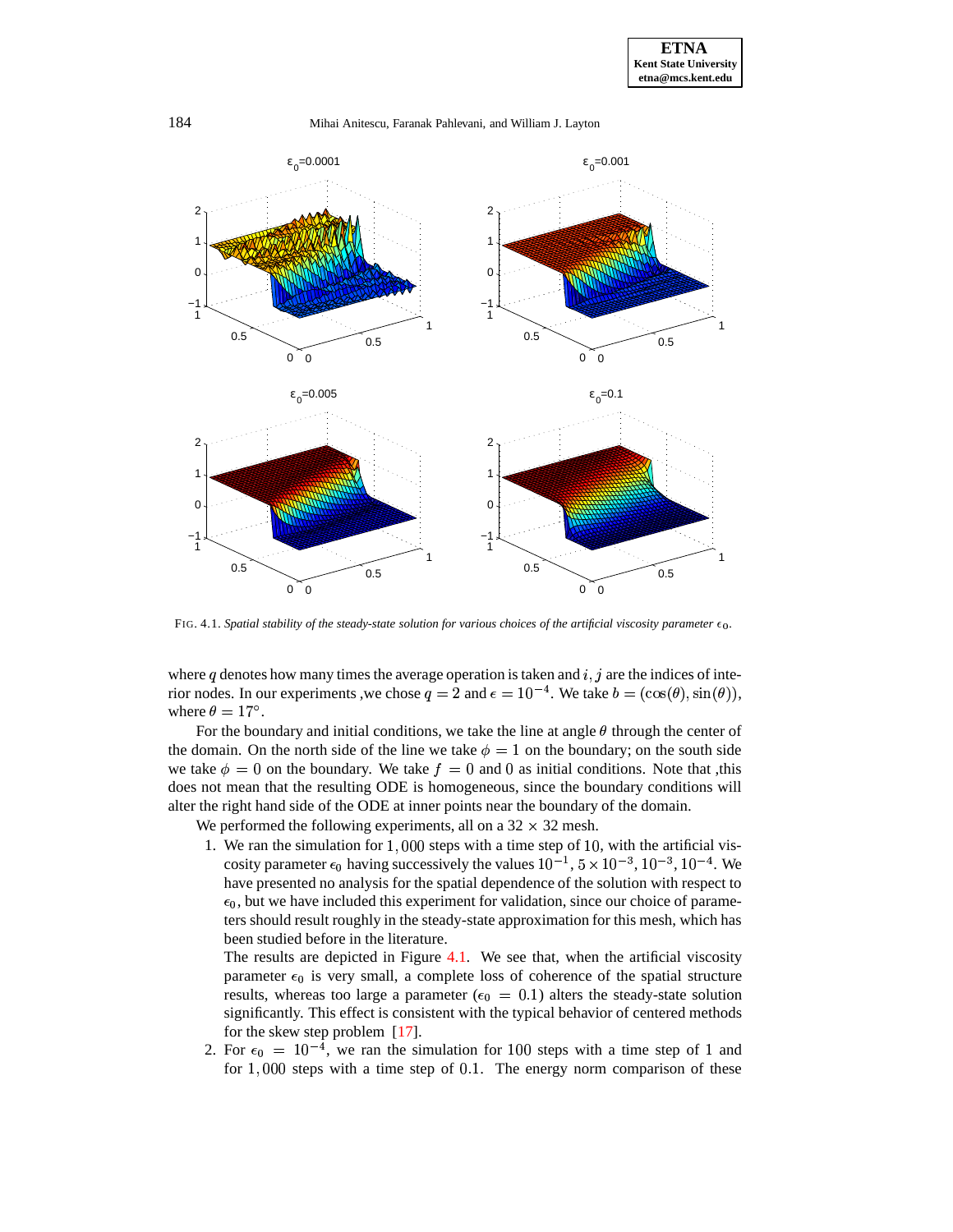Implicit for local effects and explicit for nonlocal effects is unconditionally stable 185



<span id="page-11-0"></span>FIG. 4.2. *Stability of the numerical method demonstrated by the behavior of the energy norm*



<span id="page-11-1"></span>FIG. 4.3. *Numerical validation of Theorem [2.4](#page-2-0)*

computations is presented in Figure [4.2.](#page-11-0) We see that, even for the very large step, the energy norm stays bounded, consistent with our absolute stability claim. We also present in Figure [4.3,](#page-11-1) a comparison between the energy norms of the distance between the successive iterates of the two cases and their outcome at time 100. From Figure [4.2,](#page-11-0) we infer that  $u(100)$  is a reasonable approximation to the steady-state solution. Since the equation [\(4.1\)](#page-9-0) is linear, we have that  $u_n - u(100)$  is the result of the numerical scheme applied to the homogeneous equation associated to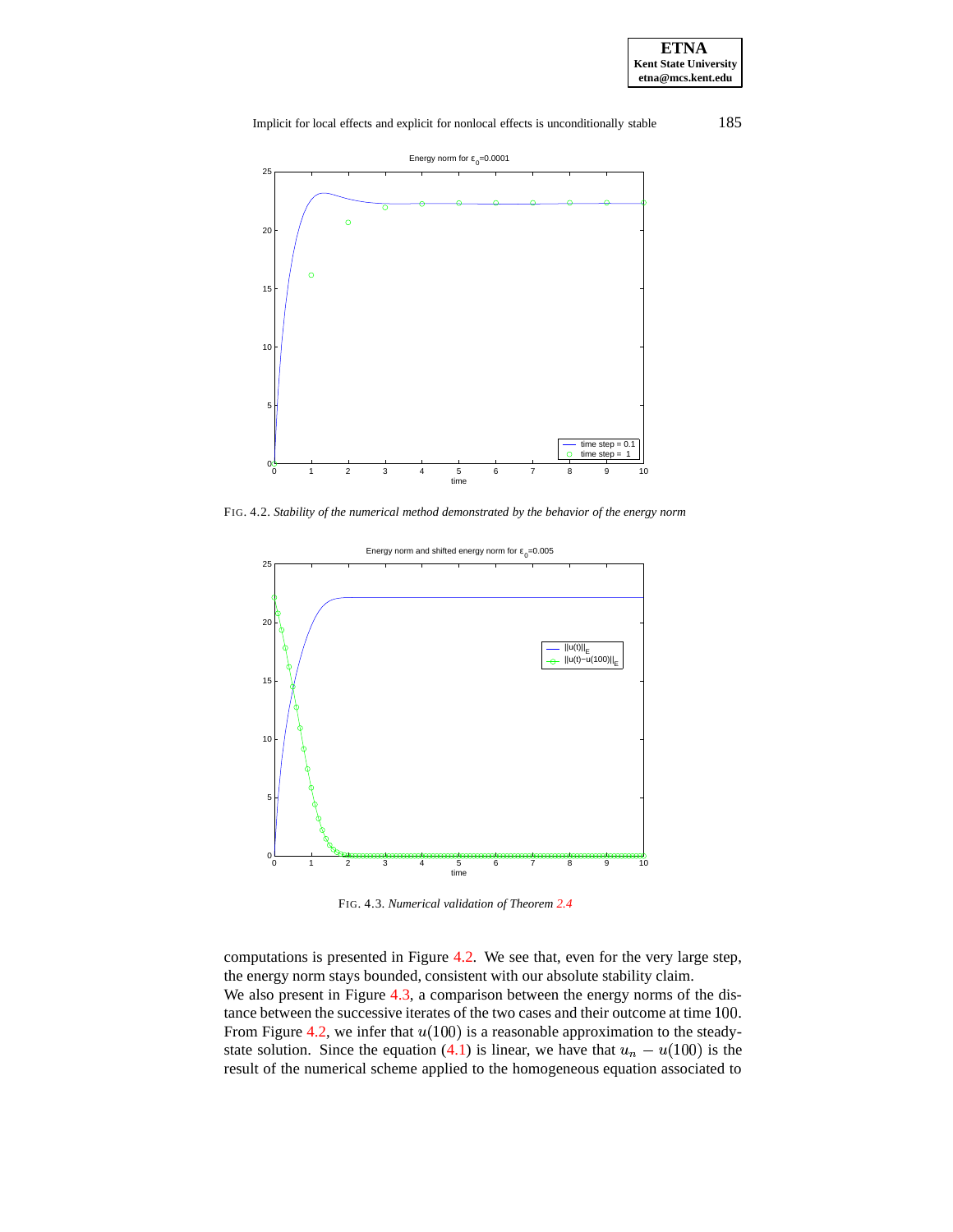186 Mihai Anitescu, Faranak Pahlevani, and William J. Layton



FIG. 4.4. *Exponential growth of the solution of the scheme that includes the advection term explicitly*

[\(4.1\)](#page-9-0). From Theorem [2.4](#page-2-0) we have that  $||u_n - u(100)||_E$  must be a decreasing se-quence, which is exactly what we observe from Figure [4.3.](#page-11-1) Note that  $||u_n||_E$  is not a decreasing sequence, as can be seen in Figure [4.3.](#page-11-1) Moreover, the sequence  $\left\| u_n \right\|_E$ may not even be monotonic, as seen in Figure [4.2,](#page-11-0) for  $k = 0.1$ .

3. We compare the results of ourscheme with the similar scheme that takes into account explicitly the term that contains the skew-symmetric matrix  $B(u_n)$ . For the latter scheme we obtain the recursion

$$
\frac{u_{n+1} - u_n}{k} + Au_{n+1} + B(u_n)u_n - Cu_n = f_{n+1}.
$$

We apply this scheme to our example on a  $32 \times 32$  mesh for 1000 time steps of length  $k = 1$ . We see the rapid exponential growth that is typical for computations with the time step outside the region of stability.

This demonstrates that our scheme has significantly better stability properties than the alternative, which would result in linear systems of comparable sparsity. The numerical scheme, based on a backward Euler approach that considers all terms implicitly, though absolutely stable, will result in less sparse linear systems since the matrix  $C$  contains an averaging operator that substantially reduces sparsity and is not considered here for comparison.

**Acknowledgements.** The work of Mihai Anitescu was supported by the Mathematical, Informatical and Computational Sciences Program of the Office of Science of the United States Department of Energy, through the Contract W-31-109-ENG-38. The work of the authors was supported by the National Science Foundation through awards DMS-0112239 (MA and WJL). and DMS-0207627 (FP and WJL). The authors are grateful to the anonymous referees whose comments have improved the paper.